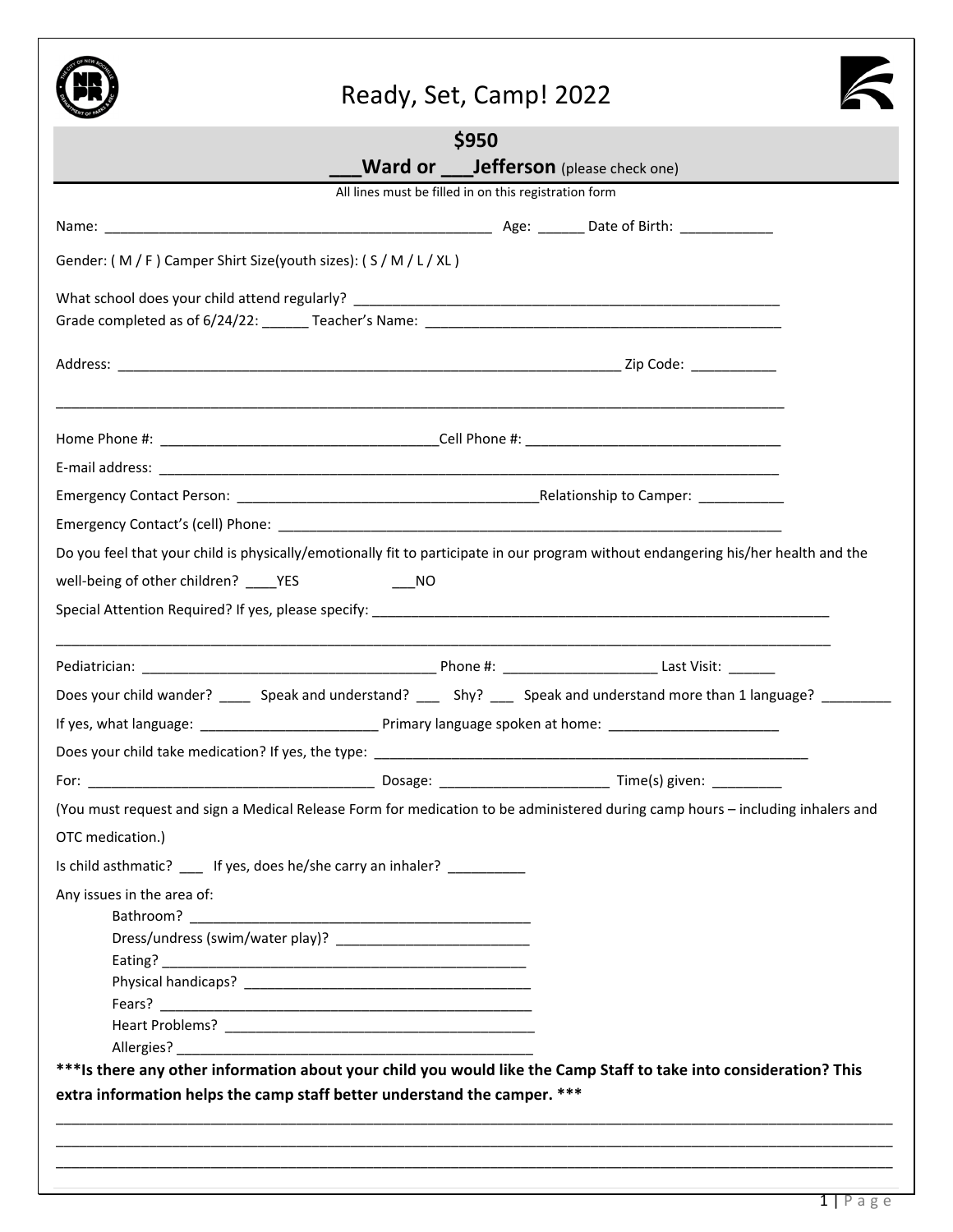

### **Camp Waiver Form**



I hereby give my consent for my child to participate in trips, swimming and regular programming planned for the Summer Day Camp July 5, 2022 - August 12, 2022 during camp hours (8:30a-3:30p). The children will either walk or be transported by bus under the care and supervision of Camp Staff members. While every precaution will be taken to safeguard my child, it is understood that I release New Rochelle Parks and Recreation, City of New Rochelle, and its sponsoring agents from all responsibility, in case of accident or illness, including COVID-19 related illness while participating in this program.

I hereby give New Rochelle Parks and Recreation permission to use any photographs/videos taken pertaining to the Summer Day Camp.

I hereby give the City School District of New Rochelle permission to release any information concerning my child to the New Rochelle Parks and Recreation's Summer Day Camp administration/staff.

| Name of Child: |                                                                                    |
|----------------|------------------------------------------------------------------------------------|
|                |                                                                                    |
|                | (REQUIRED FOR ALL APPLICANTS - APPLICATION WILL NOT BE ACCEPTED WITHOUT SIGNATURE) |
| /2022<br>Date: |                                                                                    |
|                |                                                                                    |
|                |                                                                                    |

# **EARLY DROP-OFF REGISTRATION**

# Only sign if submitting the additional fee for Early Drop-Off.

 $\mathbf X$  Signature:

Parent/Guardian Signature required here for Early Drop-Off (\$165) starting at 8:15 am -Campers will only be on this roster after registering with the Parks & Recreation Office.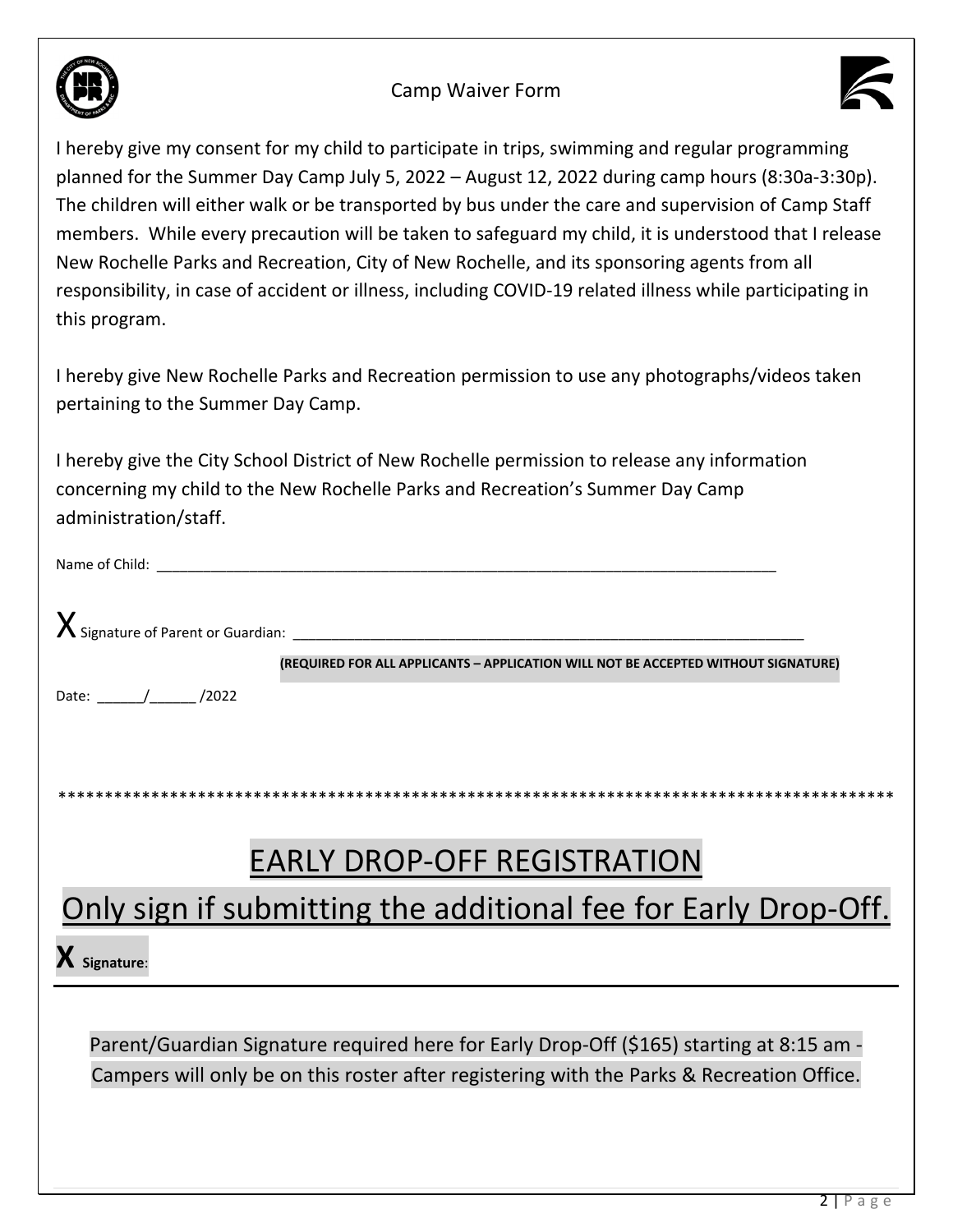

### **MEDICAL HISTORY AND EMERGENCY FORM**



## **THIS FORM MUST BE FILLED OUT BY PARENT OR GUARDIAN. THE INFORMATION IS REQUIRED BY N.Y. STATE LAW. YOUR CHILD WILL NOT BE ADMITTED INTO CAMP WITHOUT THIS FORM COMPLETELY FILLED OUT. IMMUNIZATION RECORDS ARE TO BE ATTACHED**

| EMERGENCY CONTACT'S RELATIONSHIP TO CAMPER: _______________________________PHONE: _________          |        |                                                                                         |  |
|------------------------------------------------------------------------------------------------------|--------|-----------------------------------------------------------------------------------------|--|
|                                                                                                      |        |                                                                                         |  |
| DATE OF LAST VISIT: _________________IS CHILD ON MEDICATION? __________TYPE: ______________________  |        |                                                                                         |  |
| TIME GIVEN: ____________                                                                             |        |                                                                                         |  |
| IS CHILD EPILEPTIC? _______________DATE OF LAST SEIZURE: ________________________DIABETIC? _________ |        |                                                                                         |  |
| <b>HEALTH HISTORY</b>                                                                                |        |                                                                                         |  |
|                                                                                                      |        |                                                                                         |  |
| <b>ALLERGIES/SENSITIVITY</b>                                                                         |        |                                                                                         |  |
| HAS CHILD HAD, OR SUBJECT TO:                                                                        |        |                                                                                         |  |
| RHEUMATIC FEVER<br><b>SINUS TROUBLE</b><br><b>EAR INFECTIONS</b><br>CONVULSIONS<br><b>DIABETES</b>   |        | <b>FAINTING SPELLS</b><br>POISON IVY<br>INSECT STINGS ____<br>PENICILLIN<br>OTHER DRUGS |  |
|                                                                                                      | ASTHMA | <b>HAY FEVER</b>                                                                        |  |
| CHICKEN POX ---<br>OTHER                                                                             |        |                                                                                         |  |
|                                                                                                      |        |                                                                                         |  |
|                                                                                                      |        |                                                                                         |  |
|                                                                                                      |        |                                                                                         |  |
|                                                                                                      |        |                                                                                         |  |
|                                                                                                      |        |                                                                                         |  |